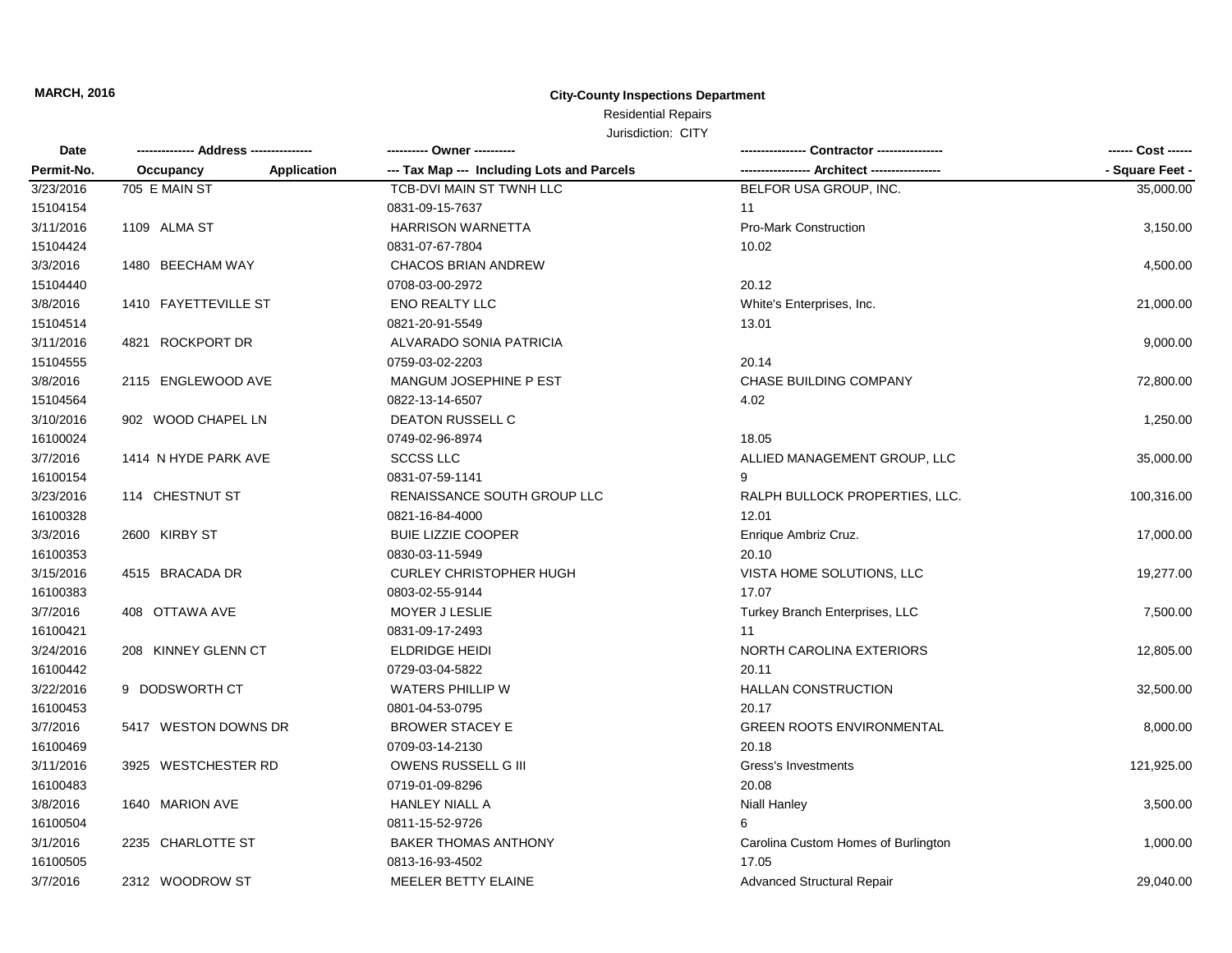| Date       |                     |             | --------- Owner ----------                 |                                                          | ------ Cost ------ |
|------------|---------------------|-------------|--------------------------------------------|----------------------------------------------------------|--------------------|
| Permit-No. | Occupancy           | Application | --- Tax Map --- Including Lots and Parcels |                                                          | - Square Feet -    |
| 16100515   |                     |             | 0822-09-05-4859                            | 4.01                                                     |                    |
| 3/8/2016   | 1115 PARK AVE       |             | LABELLE RAYMOND J                          | MICHAEL VINCENT FERRARO                                  | 12,000.00          |
| 16100516   |                     |             | 0831-07-67-3964                            | 10.02                                                    |                    |
| 3/8/2016   | 2927 WADE RD        |             | M E D ASSOCIATES LLC                       | Jenkins, Frederic Alan                                   | 12,000.00          |
| 16100526   |                     |             | 0811-18-40-6444                            | 20.17                                                    |                    |
| 3/22/2016  | 4914 ROLLINGWOOD DR |             | <b>BOWERS JEFFREY SCOTT</b>                | Naessens, James John                                     | 39,000.00          |
| 16100527   |                     |             | 0718-02-77-4129                            | 20.11                                                    |                    |
| 3/1/2016   | 807 W TRINITY AVE   |             | DUKE TOWER ASSOCIATES LTD                  | BLUE RUG, LLC.                                           | 2,300.00           |
| 16100538   |                     |             | 0822-20-80-2743.089                        | 3.02                                                     |                    |
| 3/29/2016  | 3017 PICKETT RD     |             | STRUCTURE HOUSE ACQUISITION                | <b>LTB Services LLC</b>                                  | 200,000.00         |
| 16100555   |                     |             | 0810-01-09-9540                            | 20.17                                                    |                    |
| 3/28/2016  | 6004 WHISPERWOOD DR |             | OHARA MARGAERT THERESA                     | Patio Enclosures, Inc. of Raleigh - Carolina Enclosures, | 39,547.00          |
| 16100564   |                     |             | 0727-04-94-1538                            | 20.13                                                    |                    |
| 3/10/2016  | 502 MALLARD AVE     |             | <b>GLADIN KRAMER JESSICA K</b>             | <b>Michael Wright</b>                                    | 5,000.00           |
| 16100576   |                     |             | 0831-05-18-6011                            | 11                                                       |                    |
| 3/8/2016   | 1207 ALABAMA AVE    |             | MITCHELL-OLDS STORRS THOMAS                | CHERYL MITCHELL-OLDS                                     | 12,000.00          |
| 16100577   |                     |             | 0822-09-05-0565                            | 4.01                                                     |                    |
| 3/1/2016   | 204 NANCY RHODES DR |             | <b>UMANZOR MARISOL</b>                     | Jancuska Construction Company                            | 77,000.00          |
| 16100584   |                     |             | 0803-02-97-2727                            | 17.07                                                    |                    |
| 3/22/2016  | 2911 NELLOWOOD ST   |             | CRUZ TRINIDAD MALDONADO                    | <b>Trinidad Maldanado Cruz</b>                           | 700.00             |
| 16100611   |                     |             | 0833-16-82-2688.SPL                        | 18.01                                                    |                    |
| 3/15/2016  | 1010 CAPSTONE DR    |             | COMMUNITY DEVELOPMENT CAPITAL              | SITESCAPES, LLC.                                         | 13,850.00          |
| 16100614   |                     |             | 0717-04-81-1322                            | 20.12                                                    |                    |
| 3/1/2016   | 10 THORNE RIDGE DR  |             | DOLINA PETER A                             | FS, LLC                                                  | 2,900.00           |
| 16100616   |                     |             | 0719-04-61-8972                            | 20.11                                                    |                    |
| 3/1/2016   | 805 SOUTH BEND DR   |             | <b>CHUCRAN LORNA</b>                       | David Vereen                                             | 24,500.00          |
| 16100617   |                     |             | 0717-02-56-9050                            | 20.12                                                    |                    |
| 3/1/2016   | 134 LANDSBURY DR    |             | <b>MCKOWN HARRY WILSON</b>                 | <b>CHRISTOPHER ZOUBEK</b>                                | 12,500.00          |
| 16100619   |                     |             | 0800-02-86-3816                            | 20.17                                                    |                    |
| 3/8/2016   | 911 ENGLEWOOD AVE   |             | SCHOELDER JOSHUA MICHAEL                   | Joshua Schoedler                                         | 44,275.00          |
| 16100623   |                     |             | 0822-16-74-6224                            | 3.02                                                     |                    |
| 3/8/2016   | 2002 PERSHING ST    |             | <b>FLETCHER NORMA S</b>                    | <b>GATEWAY BUILDING COMPANY</b>                          | 150,000.00         |
| 16100626   |                     |             | 0822-10-26-9406                            | 4.01                                                     |                    |
| 3/8/2016   | 321 HALES WOOD RD   |             | <b>FORTIER KENNETH</b>                     | Kenneth Fortier                                          | 24,267.00          |
| 16100637   |                     |             | 9797-02-98-4184                            | 20.12                                                    |                    |
| 3/17/2016  | 1002 SEDGEFIELD ST  |             | <b>MCCARTHY RACHEL</b>                     | W. D. OSBORNE GENERAL CONTRACTOR, INC.                   | 184,000.00         |
| 16100641   |                     |             | 0822-14-43-6961                            | 3.01                                                     |                    |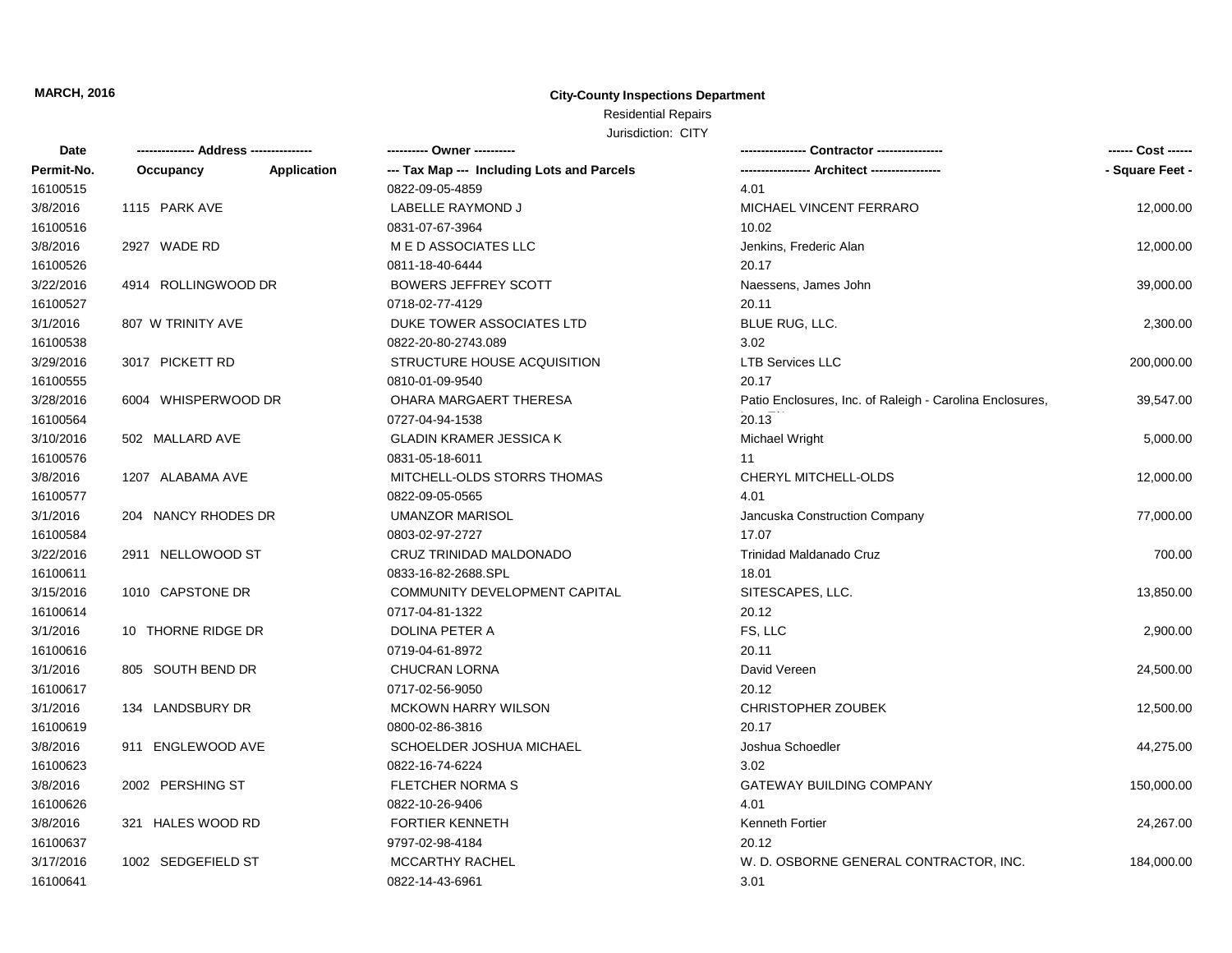| Date       |                          | ---------- Owner ----------                |                                                  | ------ Cost ------ |
|------------|--------------------------|--------------------------------------------|--------------------------------------------------|--------------------|
| Permit-No. | Occupancy<br>Application | --- Tax Map --- Including Lots and Parcels |                                                  | - Square Feet -    |
| 3/3/2016   | 2236 LAFAYETTE ST        | <b>MARKHAM TONNIE L</b>                    | <b>GLASGOW VENTURES, LLC</b>                     | 28,000.00          |
| 16100642   |                          | 0821-09-05-2141                            | 6                                                |                    |
| 3/29/2016  | 827 GASTON MANOR DR      | MILAZZO JOHN C                             | SOUTHERN EXPOSURE SUNROOMS                       | 7,406.00           |
| 16100660   |                          | 0769-03-32-8775                            | 19                                               |                    |
| 3/11/2016  | 7 LITTLEWOODS LN         | <b>BLIZZARD PHILIP J</b>                   | Pruitt Building Co.                              | 211,332.00         |
| 16100673   |                          | 0719-02-78-4310                            | 20.07                                            |                    |
| 3/7/2016   | 4 COVINGTON LN           | <b>WALT DICK K</b>                         | ALUMINUM CO OF N.C.                              | 51,200.00          |
| 16100681   |                          | 0846-03-04-3947                            | 21                                               |                    |
| 3/22/2016  | 936 MORREENE RD          | DAVIS NATHAN D                             | Nathan Davis                                     | 2,300.00           |
| 16100686   |                          | 0812-18-32-1076                            | 15.02                                            |                    |
| 3/10/2016  | 14 PEDESTAL ROCK LN      | <b>EUDAILEY THOMAS W</b>                   | CW of Raleigh/Durham LLC - Champion Window Co of | 25,185.00          |
| 16100695   |                          | 0834-01-18-8320                            | 16.01                                            |                    |
| 3/7/2016   | 9 SANDSTONE RIDGE DR     | <b>HUDSON ORLANDO F</b>                    | KENBURN RESTORATION, LLC.                        | 20,000.00          |
| 16100698   |                          | 0719-04-50-2720                            | 20.11                                            |                    |
| 3/8/2016   | 427 EUGENE ST            | UPCHURCH HEIRS ROBERT B                    | A 2 Z Contractors                                | 1,000.00           |
| 16100699   |                          | 0831-18-31-0811                            | 14                                               |                    |
| 3/9/2016   | 505 CARLTON AVE          | <b>HUGHES MICHELLE</b>                     | Turnlight Partners Ltd.                          | 4,500.00           |
| 16100704   |                          | 0831-09-17-6375                            | 11                                               |                    |
| 3/14/2016  | 2701 PICKETT RD          | FOREST AT DUKE INC                         | <b>REBATH OF THE TRIANGLE</b>                    | 4,800.00           |
| 16100708   |                          | 0810-07-59-3307                            | 20.15                                            |                    |
| 3/8/2016   | 6511 FALCONBRIDGE RD     | <b>SCHOCHET JAN</b>                        | HOWELL, JOHN E.                                  | 40,000.00          |
| 16100710   |                          | 0708-03-43-6918                            | 20.12                                            |                    |
| 3/31/2016  | 2215 ELMWOOD AVE         | CORVETTE THEODORE E                        | Theodore E. Corvelle                             | 3,000.00           |
| 16100712   |                          | 0821-13-04-4438                            |                                                  |                    |
| 3/24/2016  | 64 LAKE VILLAGE DR       | DOTSON BARBARA J                           | KINGSFORD HOME IMPROVEMENT                       | 8,440.00           |
| 16100738   |                          | 0728-01-28-4702                            | 20.12                                            |                    |
| 3/8/2016   | 2121 SPRUNT AVE          | DODSON DAVID L                             | Alicia Hylton-Daniel                             | 20,000.00          |
| 16100743   |                          | 0822-09-16-5686                            | 4.01                                             |                    |
| 3/24/2016  | 3902 STERLING RIDGE LN   | <b>SPECTOR ANDREW R</b>                    | 2SL DESIGN BUILD, LLC                            | 179,000.00         |
| 16100744   |                          | 0709-02-97-7569                            | 20.18                                            |                    |
| 3/14/2016  | 3811 SOMERSET DR         | ZUCKER ROBERT MARTIN                       | NICHOLAS ANTHONY LOWTHER                         | 125,100.00         |
| 16100749   |                          | 0719-01-29-6227                            | 20.08                                            |                    |
| 3/14/2016  | 8 STONE MILL PL          | SIMMONS TERRENCE B                         | <b>Tita Simmons</b>                              | 4,850.00           |
| 16100754   |                          | 0835-03-10-5637                            | 16.01                                            |                    |
| 3/10/2016  | 1 HASTINGS SQ            | <b>GREENFIELD RUTH ANN</b>                 | LAWRENCE CONSTRUCTION, INC                       | 69,000.00          |
| 16100755   |                          | 0810-14-43-4870                            | 20.15                                            |                    |
| 3/7/2016   | 104 LONG SHADOW PL       | PELTON JOHN                                | PHC Restoration, Inc.                            | 27,904.12          |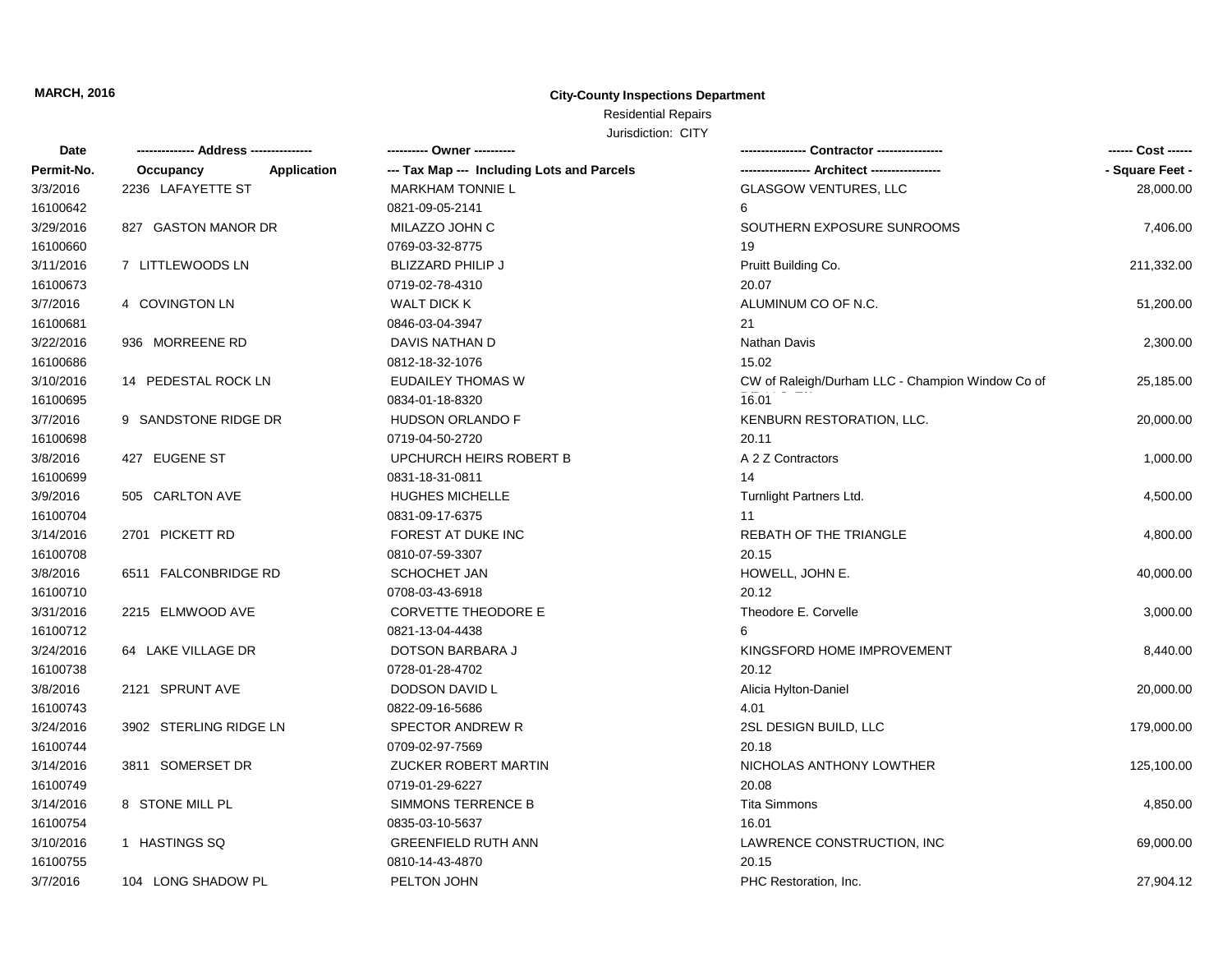| Date       |                           |             | ---------- Owner ----------                | Contractor ----------------                   | ------ Cost ------ |
|------------|---------------------------|-------------|--------------------------------------------|-----------------------------------------------|--------------------|
| Permit-No. | Occupancy                 | Application | --- Tax Map --- Including Lots and Parcels | ----------------- Architect ----------------- | - Square Feet -    |
| 16100757   |                           |             | 0719-04-71-7614                            | 20.11                                         |                    |
| 3/11/2016  | 702 CARPENTER FLETCHER RD |             | MASSENBURG DANIEL                          | Sean Graham                                   | 8,675.00           |
| 16100759   |                           |             | 0729-04-60-7853                            | 20.14                                         |                    |
| 3/15/2016  | 137 SHADOW HAWK DR        |             | STANDARD PACIFIC OF THE                    | Hegeman & Sons Home Improvement, LLC          | 18,570.00          |
| 16100760   |                           |             | 0729-03-03-6971                            | 20.11                                         |                    |
| 3/28/2016  | 27 E BAYBERRY CT          |             | HENSEL DOUG L JR                           | Douglas Hensel                                | 7,000.00           |
| 16100767   |                           |             | 0719-04-50-8016                            | 20.11                                         |                    |
| 3/30/2016  | 3820 SWARTHMORE RD        |             | MCCONNELL JAMES B                          | Tony Adams                                    | 3,000.00           |
| 16100779   |                           |             | 0719-01-25-7044                            | 20.08                                         |                    |
| 3/14/2016  | 103 STRANGFORD LN         |             | <b>IZZA JHONNY</b>                         | Home By Design, LLC                           | 12,500.00          |
| 16100781   |                           |             | 0717-01-49-7194                            | 20.12                                         |                    |
| 3/28/2016  | 821 ONSLOW ST             |             | TRAVIS EVAN H                              | Robinson, David P.                            | 3,500.00           |
| 16100782   |                           |             | 0822-15-52-1735                            | 3.01                                          |                    |
| 3/10/2016  | 4108 LEAGUE WAY           |             | BROWN BARBARA RAE                          | Quality Design & Construction, Inc.           | 31,857.60          |
| 16100786   |                           |             | 0803-04-84-2148                            | 17.07                                         |                    |
| 3/10/2016  | 6 PINEY RIDGE CT          |             | <b>VERBLE THEODORE T III</b>               | <b>DSM Builders Inc</b>                       | 4,000.00           |
| 16100788   |                           |             | 0814-04-83-9021                            | 17.07                                         |                    |
| 3/17/2016  | 2602 FAYETTEVILLE ST      |             | EVANS RODNEY JOHN                          | Rodney John Evans                             | 8,502.02           |
| 16100789   |                           |             | 0820-12-87-4230                            | 13.03                                         |                    |
| 3/17/2016  | 21 BENTGRASS LN           |             | <b>BOONE STEVEN RILEY</b>                  | New Tangent Construction, Inc.                | 20,000.00          |
| 16100791   |                           |             | 0813-03-22-2083                            | 17.07                                         |                    |
| 3/17/2016  | 915 MONMOUTH AVE          |             | <b>COURTLAND LEONORA S</b>                 | Taylor Brothers Construction, LLC             | 13,581.25          |
| 16100797   |                           |             | 0822-19-71-4221                            | 3.02                                          |                    |
| 3/10/2016  | 2703 FAYETTEVILLE ST      |             | <b>HARRY MADGE H</b>                       | David McQueen                                 | 19,350.00          |
| 16100798   |                           |             | 0820-12-86-2654                            | 13.04                                         |                    |
| 3/14/2016  | 13 WHITBURN PL            |             | FEIN JOHN M TRUSTEE                        | Leslee George                                 | 7,000.00           |
| 16100801   |                           |             | 0811-03-10-4572                            | 20.17                                         |                    |
| 3/17/2016  | 3 DANESFIELD CT           |             | <b>HEIDT PARIS E</b>                       | THD AT-HOME SERVICES, INC.                    | 18,300.00          |
| 16100804   |                           |             | 0719-03-33-5568                            | 20.08                                         |                    |
| 3/14/2016  | 2723 UNIVERSITY DR        |             | <b>MAYNOR BENJAMIN W</b>                   | Rapp, Eric W.                                 | 13,000.00          |
| 16100805   |                           |             | 0820-05-08-4012                            | 20.07                                         |                    |
| 3/18/2016  | 702 COBB ST               |             | EHRENSAFT MIRIAM K                         | TRIPLE AUGHT BUILDERS, LLC                    | 91,222.00          |
| 16100831   |                           |             | 0821-11-65-3019                            | $\overline{7}$                                |                    |
| 3/22/2016  | 202 VILLA DR              |             | PRITCHETT EDWARD L C TRUSTEE               | HUGHES CONTRACTING INC                        | 18,384.00          |
| 16100833   |                           |             | 0846-03-03-4521                            | 21                                            |                    |
| 3/14/2016  | 1501 SOUTHWOOD DR         |             | RENSTROM DANIEL P                          | FS, LLC                                       | 11,800.00          |
| 16100834   |                           |             | 0821-18-30-3694                            | 6                                             |                    |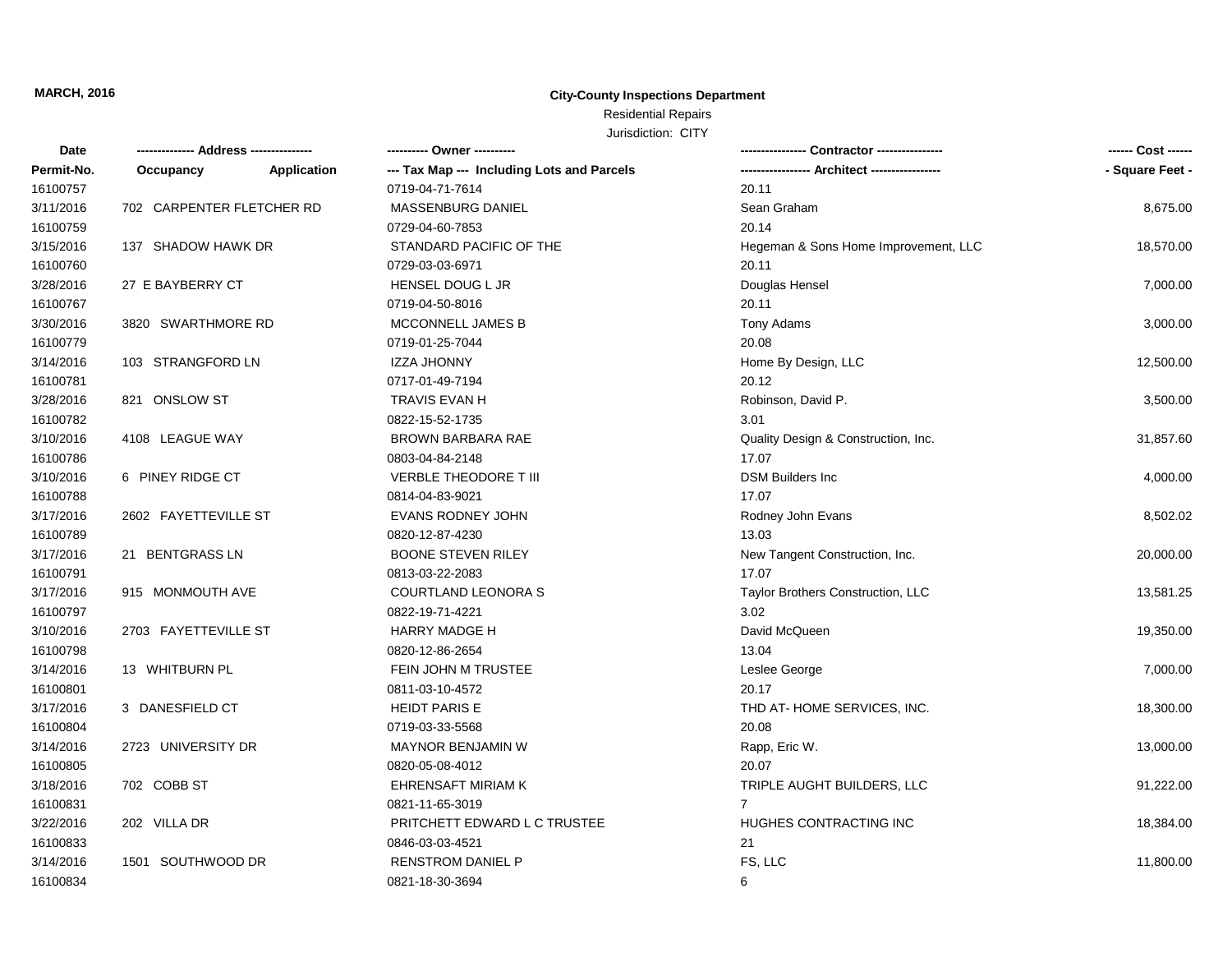# Residential Repairs

Jurisdiction: CITY

| Date       | ------------- Address --------------- | ---------- Owner ----------                |                                                       | ------ Cost ------ |
|------------|---------------------------------------|--------------------------------------------|-------------------------------------------------------|--------------------|
| Permit-No. | Occupancy<br>Application              | --- Tax Map --- Including Lots and Parcels |                                                       | - Square Feet -    |
| 3/23/2016  | 534 GREEN ST                          | <b>L&amp;D MONSEIN INVESTMENTS LLC</b>     | Paul Courtney                                         | 10,000.00          |
| 16100845   |                                       | 0822-16-93-3033                            | 3.02                                                  |                    |
| 3/23/2016  | 536 GREEN ST                          | MONSEIN LEE M                              | Paul Courtney                                         | 10,000.00          |
| 16100846   |                                       | 0822-16-93-3033                            | 3.02                                                  |                    |
| 3/22/2016  | 607 W MARKHAM AVE                     | <b>WEBSTER LOREN</b>                       | SOUTH TOWN CONSULTING                                 | 22,000.00          |
| 16100850   |                                       | 0822-20-92-5403                            | 3.02                                                  |                    |
| 3/17/2016  | 1401 N GREGSON ST                     | <b>MADALENA ROBERTA</b>                    | TRINITY DESIGN BUILD INC                              | 21,400.00          |
| 16100855   |                                       | 0822-15-74-0412                            | 3.02                                                  |                    |
| 3/17/2016  | 801 HOLLOWAY ST                       | SMITH GEORGE H                             | <b>Jesse Gerstl</b>                                   | 18,000.00          |
| 16100856   |                                       | 0831-10-37-4005                            | 11                                                    |                    |
| 3/17/2016  | 1510 POMONA DR                        | <b>MURPHY CLEO</b>                         | FS, LLC                                               | 10,550.00          |
| 16100857   |                                       | 0830-10-45-7666                            | 20.09                                                 |                    |
| 3/22/2016  | 2621 AUGUSTA DR                       | ROGERS JENNIFER                            | GILLIS, J.E.                                          | 27,989.00          |
| 16100859   |                                       | 0820-06-28-7244                            | $\overline{7}$                                        |                    |
| 3/28/2016  | 302 KINNEY GLENN CT                   | MCBRIDE URSULA                             | Rising Sun Pools, Incorporated                        | 36,392.00          |
| 16100860   |                                       | 0719-04-94-9956                            | 20.11                                                 |                    |
| 3/30/2016  | 3410 MIDDLEBROOK DR                   | <b>GOLDSTEIN JILL</b>                      | <b>HALLAN CONSTRUCTION</b>                            | 9,000.00           |
| 16100861   |                                       | 0801-03-33-7559                            | 20.17                                                 |                    |
| 3/22/2016  | 3010 SURREY RD                        | <b>BORDEN F KENNON JR</b>                  | Kennon and Holly Borden                               | 240,000.00         |
| 16100865   |                                       | 0810-19-50-5366                            | 20.08                                                 |                    |
| 3/24/2016  | 14 MARIGOLD PL                        | <b>BERKOWITZ STEVEN</b>                    | Structurally Speaking, LLC                            | 20,642.00          |
| 16100871   |                                       | 0813-20-72-6483                            | 17.07                                                 |                    |
| 3/22/2016  | 12 ALTMONT CT                         | LEIVERS MARTIN ROBERT                      | The Bath Remodeling Center                            | 25,375.00          |
| 16100876   |                                       | 0801-03-43-4606                            | 20.17                                                 |                    |
| 3/22/2016  | 907 HALE ST                           | <b>COX DAVID SPENCER</b>                   | BERINI, JOE F., CONST. CO.                            | 1,000.00           |
| 16100909   |                                       | 0822-13-13-5459                            | 4.02                                                  |                    |
| 3/24/2016  | 1066 W FOREST HILLS BLVD              | ELLEMENT ANN COLLIER                       | <b>FALCONE CRAWL SPACE &amp; STRUCTURAL REPAIR</b>    | 3,945.00           |
| 16100913   |                                       | 0821-18-42-1099                            | $\overline{7}$                                        |                    |
| 3/28/2016  | 1011 SPRUCE ST                        | DUDLEY VIRGINIA C                          | Coral Construction and Design - Coral Home Solutions, | 31,810.00          |
| 16100922   |                                       | 0831-11-57-3496                            | 10.01                                                 |                    |
| 3/17/2016  | 204 GLEN EDEN RD                      | <b>BUNN ROBERT H</b>                       | FS, LLC                                               | 2,400.00           |
| 16100927   |                                       | 0718-02-98-4745                            | 20.11                                                 |                    |
| 3/28/2016  | 7 FALLEN OAK CT                       | RICH REBECCA SARA                          | A.G. BUILDERS                                         | 48,051.00          |
| 16100938   |                                       | 0719-04-70-6355                            | 20.11                                                 |                    |
| 3/24/2016  | 14 PEDESTAL ROCK LN                   | <b>EUDAILEY THOMAS W</b>                   | A.G. BUILDERS                                         | 24,396.00          |
| 16100940   |                                       | 0834-01-18-8320                            | 16.01                                                 |                    |
| 3/18/2016  |                                       |                                            |                                                       |                    |